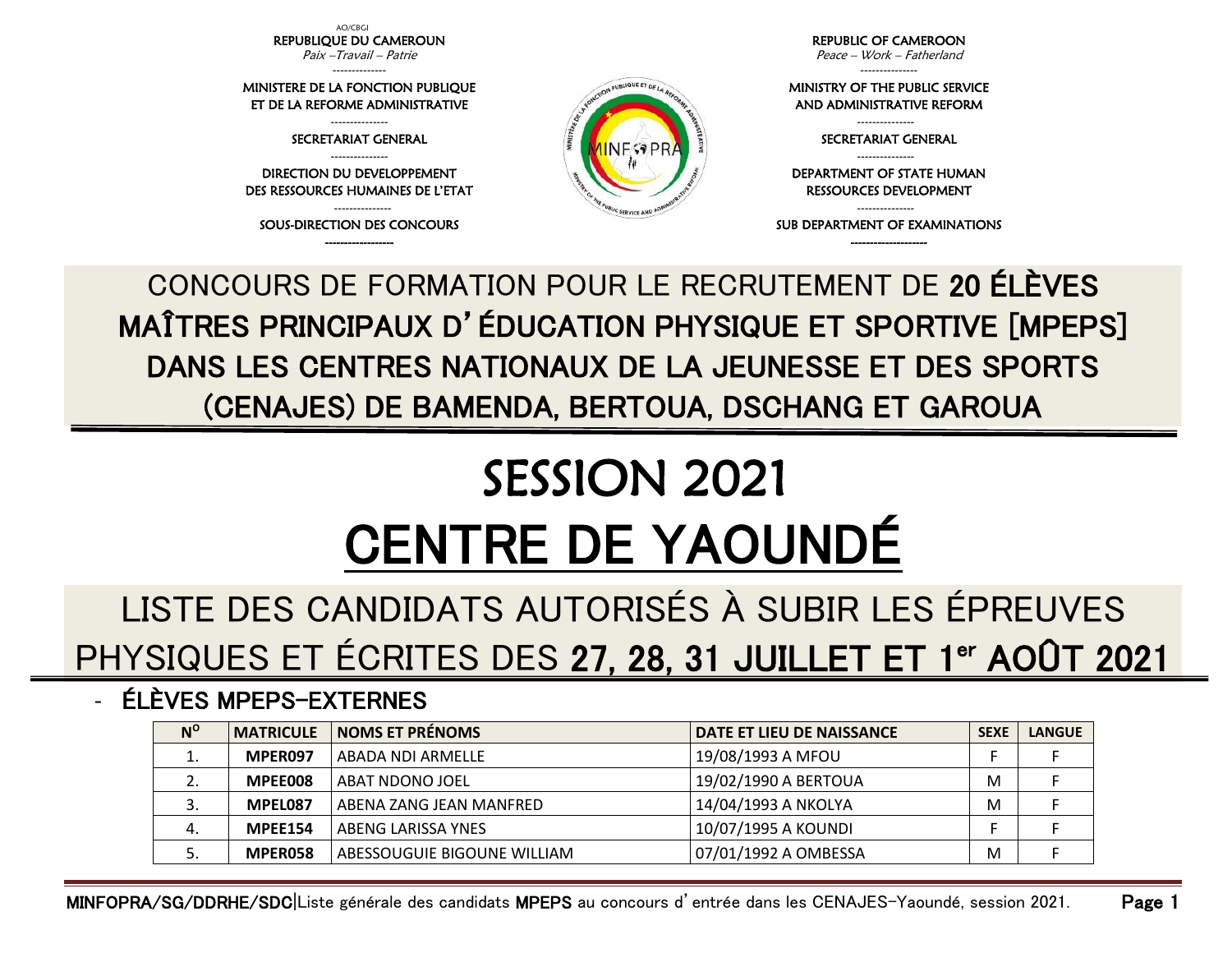| 6.  | <b>MPER177</b> | ABOUI MANGOG MADELEINE ESTELLE | 20/03/1996 A YAOUNDE      | F | $\mathsf F$ |
|-----|----------------|--------------------------------|---------------------------|---|-------------|
| 7.  | <b>MPEE233</b> | ABRAHAM GAOUDA GILBERT         | 04/08/1997 A BERTOUA      | M | F           |
| 8.  | MPER314        | AICHA TIPANA AINAWOU           | 31/08/2000 A KOUOPTAMO    | F | F           |
| 9.  | <b>MPER211</b> | AKONO AKONO MICHAELA GRACE     | 20/02/1997 A NDEN         | F | F           |
| 10. | <b>MPEE251</b> | AMBARA MBELE LUC PATERNE       | 02/03/1998 A YAOUNDE      | M | F           |
| 11. | MPER082        | <b>AMEFACK MODESTE</b>         | 18/02/1993 A BALESSING    | M | F           |
| 12. | MPER343        | AMINANDJI SONITA AJONGAKOH     | 06/11/2002 A NCHENFEM     | F | F           |
| 13. | <b>MPER148</b> | ANDELA NKE MARIE FRANCINE      | 20/04/1995 A EKOUM-ONDOM  | F | F           |
| 14. | <b>MPER151</b> | ATANGA BIMI ALPHONSINE NATACHA | 12/05/1995 A NGOUMOU      | F | F           |
| 15. | <b>MPER302</b> | ATANGANA GUY ARNO              | 13/02/2000 A MBALMAYO     | M | F           |
| 16. | <b>MPER315</b> | AYANG MARIE ANGE               | 04/09/2000 A MEYO-CENTRE  | F | F           |
| 17. | <b>MPEE263</b> | <b>BARRA ZEM DANIEL</b>        | 27/08/1998 A BERTOUA      | M | F           |
| 18. | MPER049        | <b>BATOUM EDOUARD BORIS</b>    | 20/11/1991 A LOGBIKOY     | M | F           |
| 19. | <b>MPER171</b> | <b>BAYIHA BORIS WILLFRIED</b>  | 05/01/1996 A YAOUNDE      | M | F           |
| 20. | <b>MPER333</b> | BEDIHOUNE MPEGNA ERICKAF IDES  | 26/06/2001 A YAOUNDE      | F | F           |
| 21. | <b>MPEE252</b> | BELOKO NDINGA SIMON FERDINAND  | 03/03/1998 A BERTOUA      | M | F           |
| 22. | <b>MPEE200</b> | <b>BILE BILE ARMEL</b>         | 24/11/1996 A LOMIE        | M | F           |
| 23. | <b>MPEE232</b> | BILLA SAMA BLONDEL THURAM      | 02/08/1997 A BERTOUA      | M | F           |
| 24. | MPER025        | <b>BINGAN GEORGES CLEMENT</b>  | 13/12/1990 A ESEKA        | M | F           |
| 25. | <b>MPER276</b> | <b>BOUBA MABEL</b>             | 03/02/1999 A YANG-NWA     | F | F           |
| 26. | MPER044        | <b>BOUTEKI JEAN SYLVAIN</b>    | 28/09/1991 A NDIKINIMEKI  | M | F           |
| 27. | MPER020        | DAMSOU KOLSIA SIMON            | 24/09/1990 A GUERE        | M | F           |
| 28. | MPER060        | DAN MBASSA LAURIANE CLAUDIA    | 15/02/1992 A DEUK         | F | F           |
| 29. | MPER056        | DEMANOU DJIOMENE SEBASTIAN     | 05/01/1992 A BANGANG      | M | F           |
| 30. | <b>MPEE279</b> | DEZOYEM VOUFFO ORNELIA DOLORES | 23/02/1999 A BETARE-OYA   | F | F           |
| 31. | <b>MPER128</b> | <b>DJALPAKI CYRILLE</b>        | 16/07/1994 A NGOTTO       | M | F           |
| 32. | <b>MPER119</b> | <b>DJESSONG INDANDI</b>        | 06/04/1994 A SIRLAWE      | M | F           |
| 33. | <b>MPER179</b> | DJOFFOKAMGUE-J-DANIEL JUNIOR   | 04/04/1996 A DOUALA       | M | F           |
| 34. | MPER111        | <b>DJONRA ROGER</b>            | 05/01/1994 A YAOUNDE      | M | F           |
| 35. | <b>MPEE085</b> | DOMGA JEAN LAWA                | 17/03/1993 A MBITOU       | M | F           |
| 36. | MPEE084        | DOUANLA LEPKEU CYRILLE         | 14/03/1993 A BERTOUA      | M | F           |
| 37. | <b>MPER216</b> | EKANGUE NZETIE GUIDONI PACHEM  | 21/04/1997 A MBOEBO       | M | F           |
| 38. | <b>MPER147</b> | <b>EKEME JOSPIN THEOPHILE</b>  | 16/04/1995 A BALE         | M | F           |
| 39. | <b>MPER143</b> | EKOBENA MESSINA PASCAL CHERIF  | 06/02/1995 A YAOUNDE      | M | F           |
| 40. | <b>MPER326</b> | ELLA OYONO SIRIAC BRINDY       | 24/01/2001 A NKOUMADJAP I | M | F           |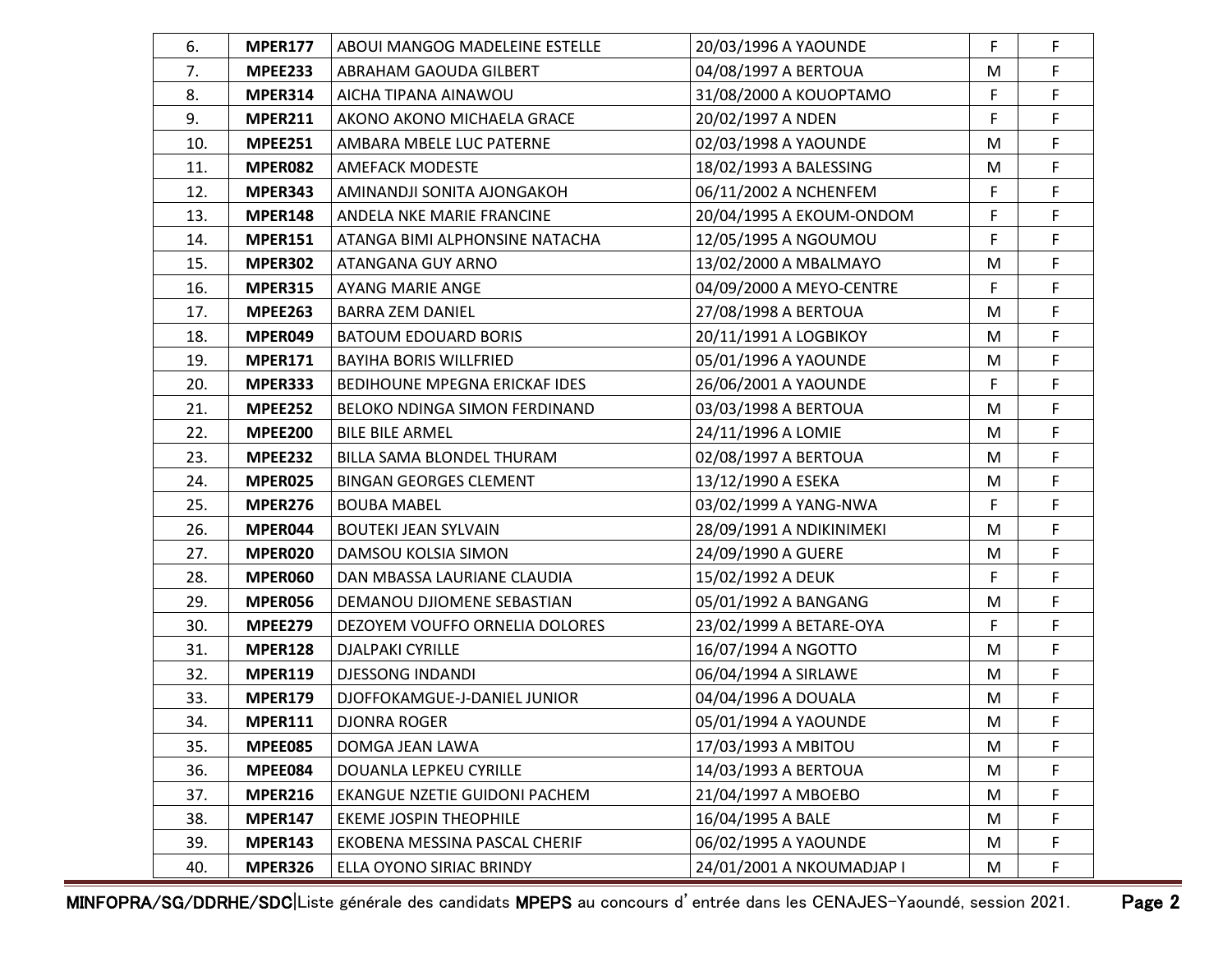| 41. | <b>MPER236</b> | ELONGUE NGUESSE DADY DYLANE           | 14/09/1997 A YAOUNDE        | M | $\mathsf F$ |
|-----|----------------|---------------------------------------|-----------------------------|---|-------------|
| 42. | <b>MPER192</b> | <b>ENAM SAMUEL READGE</b>             | 21/07/1996 A MEYO-CENTRE    | M | F           |
| 43. | <b>MPER161</b> | <b>ENGOUBOU JACQUES CHRISTIAN</b>     | 06/09/1995 A MESSAMENDONGO  | M | F           |
| 44. | MPER243        | ESSA WOUP LIMBEPE NOUNOU              | 03/12/1997 A MASSANGAM      | F | F           |
| 45. | <b>MPER121</b> | <b>ESSOLO FRIDOLINE PRUDENCE</b>      | 17/05/1994 A YAOUNDE        | F | F           |
| 46. | MPER030        | EVINA DANY VALERY                     | 22/01/1991 A MONATELE       | M | F           |
| 47. | MPEE093        | <b>FADINE PALOUMA</b>                 | 01/08/1993 A LAMOUDAM       | F | F           |
| 48. | MPER337        | <b>FONKOU TACICIUS</b>                | 19/12/2001 A DJOUDJOUA      | M | F           |
| 49. | MPER334        | FONKOUA KAMGA ADELPHE DIEUDONNE       | 11/09/2001 A AKONOLINGA     | M | F           |
| 50. | MPER054        | <b>FOUDA FOUDA BENJAMIN</b>           | 01/01/1992 A LABLE          | M | F           |
| 51. | <b>MPEE253</b> | <b>FOUDIKOU OUMAROU MOKTAR</b>        | 05/03/1998 A BAÏGOM         | M | F           |
| 52. | MPER003        | <b>FOUNDIKOU YAYE</b>                 | 18/01/1990 A SANGMELIMA     | M | F           |
| 53. | MPER092        | <b>GAADE KANKO ROBERTO KEZE</b>       | 27/07/1993 A BANKA          | M | F           |
| 54. | MPEE089        | <b>GABRABA PAGORE ANICET</b>          | 06/05/1993 A GAROUA-BOULAI  | M | F           |
| 55. | <b>MPEE260</b> | <b>GATSANGLANG ALICHA ANDREA</b>      | 22/07/1998 A BATOURI        | F | F           |
| 56. | MPER017        | <b>GNASSOUMARI BENEDICTE LUCRESSE</b> | 27/06/1990 A FOUMBOT        | F | F           |
| 57. | <b>MPEE346</b> | <b>GOUMELA TOUOLA JUNIE STAELLE</b>   | 09/04/2003 A MBINGO-BAPTIST | F | F           |
| 58. | <b>MPEY042</b> | <b>GUEMKAM NOUBOUOSSIE VANILLE</b>    | 15/07/1991 A BAFOUSSAM      | F | F.          |
| 59. | MPER332        | <b>HAMAN EUGENE</b>                   | 21/05/2001 A KAELE          | M | F           |
| 60. | MPER083        | HAMAT DODO ARMAND                     | 12/03/1993 A BINMBAPE       | M | F           |
| 61. | MPER029        | HWETOMBIEU TCHOUAGAM PIERRE           | 19/01/1991 A BAFANG         | M | F           |
| 62. | <b>MPER175</b> | <b>IDRISSA MADI</b>                   | 05/03/1996 A TOUKOMBERE     | M | F           |
| 63. | <b>MPEE249</b> | KAMZOCK ZONG JOSEPH TRESOR            | 19/02/1998 A BERTOUA        | M | F           |
| 64. | <b>MPER125</b> | KAZE NDEMANOU SAVEL                   | 15/06/1994 A NKONGSAMBA     | M | F           |
| 65. | <b>MPER102</b> | KENGNE LAURENE ELZA                   | 01/10/1993 A BAMENDJOU      | F | F           |
| 66. | <b>MPER167</b> | KIKI AYOUBA DANIEL ARICE              | 23/10/1995 A BALEVENG       | M | F           |
| 67. | MPER066        | KOUONFO SELAMBI ARANTHES              | 23/05/1992 A BABADJOU       | M | F           |
| 68. | <b>MPER335</b> | KUETCHE CHENDJOU JEAN BIENVENU        | 18/09/2001 A OBALA          | M | F           |
| 69. | MPER340        | KWAYEP NJANDA LAETICIA                | 26/05/2002 A YAOUNDE        | F | F           |
| 70. | <b>MPER229</b> | <b>KWINDOU FILS ANTOINE DESIRE</b>    | 22/07/1997 A FOUMBOT        | M | F           |
| 71. | <b>MPEE220</b> | LAWAN LOUNGA YVES JOSRDAN             | 06/05/1997 A BETARE-OYA     | M | F           |
| 72. | <b>MPER223</b> | MANEGUE TSAGUIM LIONNELLE VANISTA     | 12/05/1997 A BANKI DSCHANG  | F | F           |
| 73. | <b>MPER291</b> | <b>MANESSONE MARGUERITE DIANE</b>     | 06/06/1999 A YAOUNDE        | F | F           |
| 74. | MPER031        | <b>MBAH SRGE VALERY</b>               | 25/01/1991 A YAOUNDE        | M | F           |
| 75. | MPER013        | <b>MBAKANG SERGE ANNICET</b>          | 21/04/1990 A BATOURI        | M | F           |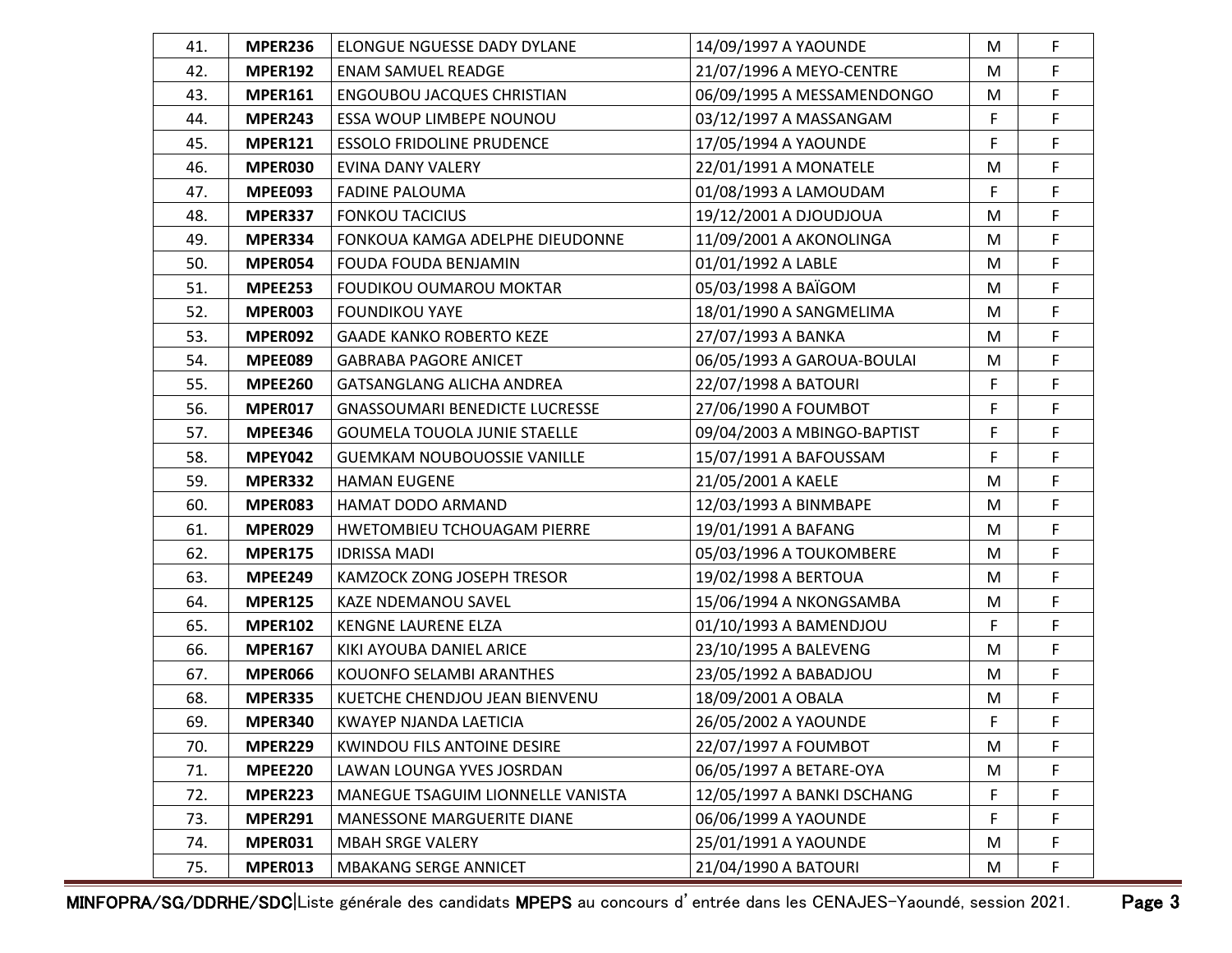| 76.  | <b>MPER126</b> | <b>MBAKOE EDWIGE RAISSA</b>            | 17/06/1994 A NJISSE-FOUMBAN | F  | $\mathsf F$ |
|------|----------------|----------------------------------------|-----------------------------|----|-------------|
| 77.  | <b>MPER139</b> | <b>MBANGSI YONG YANNICK</b>            | 09/12/1994 A YAOUNDE        | M  | F           |
| 78.  | <b>MPER160</b> | MBIADJA MBIADJA JEAN JOEL              | 02/09/1995 A YAOUNDE        | M  | F           |
| 79.  | <b>MPER287</b> | MBIAKO NCHGEMTI LIONEL DOUGLAS         | 01/05/1999 A BANGOUA        | M  | F           |
| 80.  | <b>MPER312</b> | MBIDA MVOMO DANIEL                     | 22/08/2000 A MINTA          | M  | F           |
| 81.  | MPER004        | <b>MBOUFANG WOULADJE CORINE JOELLE</b> | 21/01/1990 A MBO BANDJOUN   | F  | F           |
| 82.  | <b>MPER145</b> | <b>MEBOUET KUNGNE GWLADYS</b>          | 01/03/1995 A YAOUNDE        | F  | F           |
| 83.  | MPEE035        | MEDOUMBA MARTIAL ERICA                 | 29/05/1991 A MPOUNDOU       | M  | F           |
| 84.  | MPEE055        | MEFIRE PEMI YOUSSOUF                   | 01/01/1992 A NJISSE         | M  | F           |
| 85.  | MPER079        | MENDO ESSIANE ESTHER BERTHE BRUNETTE   | 12/02/1993 A MBALMAYO       | F  | F           |
| 86.  | <b>MPER258</b> | MESSANGA AVELE FREDERIC THIERRY        | 01/07/1998 A YAOUNDE        | M  | F           |
| 87.  | MPER061        | MESSI NDZANA MI FIDELE                 | 17/02/1992 A YAOUNDE        | M  | F           |
| 88.  | <b>MPER341</b> | METHY ZONOHA LOIC JORDAN               | 27/07/2002 A MBANG          | M  | F           |
| 89.  | MPER059        | MIBE DJONSI CHRISTOPHE                 | 23/01/1992 A BERTOUA        | M  | F           |
| 90.  | MPER244        | <b>MOFFO YEMELI RONIS</b>              | 09/12/1997 A BABADJOU       | M  | F           |
| 91.  | <b>MPER304</b> | MOHAMMED MOUSTAPHA MOCTAR              | 20/03/2000 A KUMBA          | M  | F           |
| 92.  | MPER016        | MOUEN MBOUH YVES ARISTONE              | 25/06/1990 A YAOUNDE        | M  | F           |
| 93.  | MPER239        | MOUKOSSI TALLA DANIELLE AUDREY         | 12/10/1997 A DOUALA         | F  | F.          |
| 94.  | MPER002        | <b>MOULA SENGUEL</b>                   | 17/01/1990 A NGAOUNDERE     | M  | F           |
| 95.  | <b>MPER116</b> | MOUNPAIN MOUANJI TCHONTE ILIASSOU      | 27/02/1994 A FOUMBAN        | M  | F           |
| 96.  | <b>MPEE231</b> | MOUNTAPMBEME ABDEL RAHAMAN             | 26/07/1997 A FOUMBAN        | M  | F           |
| 97.  | MPER204        | <b>MOUSSA FELIX</b>                    | 27/12/1996 A YAOUNDE        | M  | F           |
| 98.  | MPER009        | MPANE MARIE VIVIANE LAURE              | 25/02/1990 A POHEMPOUM      | F  | F           |
| 99.  | <b>MPEE325</b> | <b>MPOUAL CHAMBERLIN JUNIOR</b>        | 17/01/2001 A BANDJOCK       | M  | F           |
| 100. | <b>MPER103</b> | MVODO NKOUANG MIREILLE MELISSA         | 05/10/1993 A YAOUNDE        | F  | F           |
| 101. | <b>MPEL115</b> | MVONDO PIERRE JULIEN                   | 06/02/1994 A EBOLOWA        | M  | F           |
| 102. | MPER224        | NANFACK ROCHENEL FALINDOR              | 16/05/1997 A FONGO-TONGO    | M  | F           |
| 103. | MPEE040        | NAPO DOUMBA MATHILDE                   | 10/07/1991 A BERTOUA        | F  | F           |
| 104. | <b>MPER275</b> | NDOUKI ALANG VERONIQUE                 | 02/02/1999 A SANTCHOU       | F. | F           |
| 105. | MPER023        | NDOULBA BIBOUM ANDRE                   | 30/10/1990 A LOGBIKOY       | M  | F           |
| 106. | MPER033        | <b>NDOUWE FRANCOIS</b>                 | 18/02/1991 A SANGUERE NGAL  | M  | F           |
| 107. | <b>MPER289</b> | <b>NGATCHOU JOSPIN</b>                 | 21/05/1999 A TONGA          | M  | F           |
| 108. | MPEE043        | NGBANGBAÏ BOUNDAR CECILE               | 19/07/1991 A BERTOUA        | F  | F           |
| 109. | MPER339        | NGONG BOMBA JEAN PIERRE                | 17/04/2002 A NKOLMEYOS-MFOU | M  | F           |
| 110. | MPER078        | NGONO EBOLO DRUSCILLE THEYLOR          | 11/01/1993 A AZOMEKOUT      | F. | F           |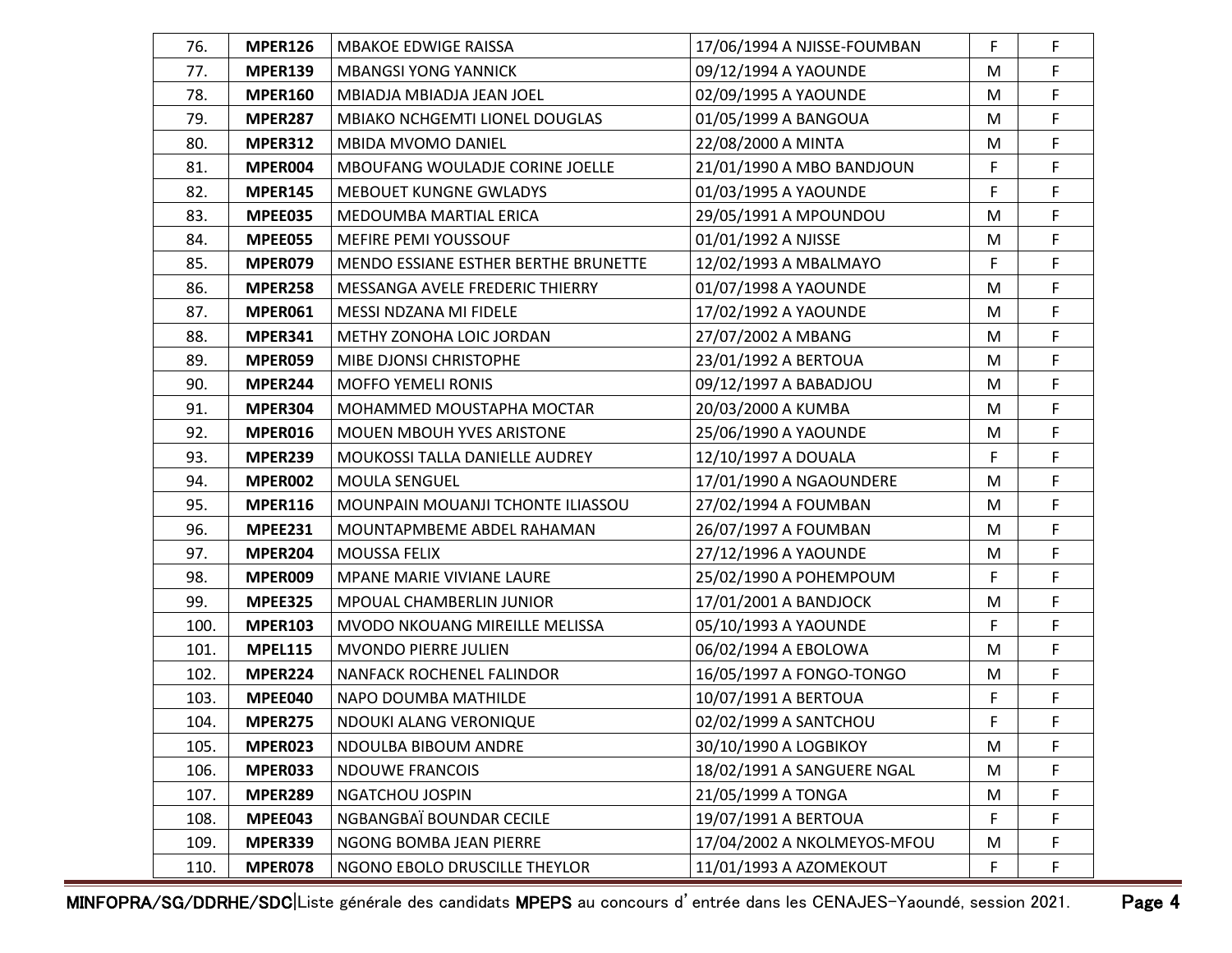| 111. | MPER022        | <b>NGOUENIE NIQUESE</b>              | 24/10/1990 A MANKON BAMENDA                           | F         | F.          |
|------|----------------|--------------------------------------|-------------------------------------------------------|-----------|-------------|
| 112. | MPER045        | <b>NGOUMBA FILS</b>                  | 29/09/1991 A MEKAK BENGBIS                            | M         | F           |
| 113. | MPER052        | NGOUME NDEME CHRISTIAN               | 16/12/1991 A YAOUNDE                                  | M         | F.          |
| 114. | <b>MPEE166</b> | NGOYINGA BE MBEOUNG ARISDE MAJOIE    | 20/10/1995 A MIKEL                                    | M         | F           |
| 115. | MPER071        | NGUEPA MAKEM CARINE FLORE            | 14/09/1992 A MBOUDA                                   | F         | F           |
| 116. | <b>MPER196</b> | NJAMENI NGOUPEYOU AGNES              | 29/08/1996 A NKONGSAMBA                               | F.        | F           |
| 117. | MPER001        | NKENG ANNIE RAISSA FERNANDE          | 08/01/1990 A EBOULOU OKASSANG I NANGA<br><b>EBOKO</b> | F         | F           |
| 118. | MPEE046        | <b>NSENG ELANG MFOULA PAULINE</b>    | 06/10/1991 A SOBIA                                    | F         | F           |
| 119. | <b>MPER186</b> | NTSAMA AMOUGOU DOLINE LAETITIA       | 25/05/1996 A METET MBALMAYO                           | F         | F           |
| 120. | <b>MPER207</b> | NYET NDANGA PIE CLAUDE VINY          | 01/01/1997 A WALL-MINTA                               | M         | F           |
| 121. | <b>MPER165</b> | OLINGA NGA MARIUS AIME               | 01/10/1995 A MVOM-NNAM                                | M         | F           |
| 122. | MPER026        | <b>ONANA GUY PARFAIT</b>             | 15/12/1990 A GUIENTSING I                             | M         | F           |
| 123. | <b>MPER100</b> | ONGUENE TABI LINUS RODRIGUE          | 23/09/1993 A YAOUNDE                                  | M         | F           |
| 124. | <b>MPER297</b> | ONOGO AWONO CHRISTELLE               | 01/01/2000 A SA'A                                     | F         | F           |
| 125. | <b>MPEE217</b> | OTOMO NGOLO II GABIN ARISTIDE        | 26/04/1997 A MESSAM                                   | M         | F           |
| 126. | <b>MPER127</b> | OTTOU NGA OWONA LOUIS MARIE          | 22/06/1994 A YAOUNDE                                  | M         | F           |
| 127. | <b>MPER319</b> | <b>OUTSONGO NKOUME MARGUERITE</b>    | 01/10/2000 A MONATELE                                 | F.        | F           |
| 128. | MPER006        | PENDA ELLO CALVIN                    | 14/02/1990 A YAOUNDE                                  | M         | F           |
| 129. | MPER069        | POUNTOUGNI NGOUNGAHENRI JOEL         | 27/07/1992 A YAOUNDE                                  | M         | F           |
| 130. | <b>MPER345</b> | SAHA SEGNING DILANE                  | 13/02/2003 A BATCHAM                                  | M         | F           |
| 131. | <b>MPER144</b> | SAWARI NDIO                          | 27/02/1995 A MOUYENGUE                                | M         | F           |
| 132. | MPER070        | <b>SIGNE FRANCIS</b>                 | 04/09/1992 A EDEA                                     | M         | F           |
| 133. | <b>MPER137</b> | SOLA SOLA FRANCK JULIEN              | 16/10/1994 A MESSAMENA                                | M         | F.          |
| 134. | <b>MPER213</b> | TAKOUTEU FOKWE CALEB LAMEK           | 21/03/1997 A BAFOUSSAM                                | M         | F           |
| 135. | <b>MPER114</b> | TANKEU DJEUKAM PATRICK               | 23/01/1994 A BANTOUM                                  | M         | F           |
| 136. | MPEE014        | <b>TCHEDJOU ETOUNDI JUSTINE</b>      | 18/05/1990 A YAOUNDE                                  | F         | F           |
| 137. | <b>MPER208</b> | TCHINANG NGUENDJO ALEX BLERIOT       | 02/01/1997 A BATCHINGOU                               | M         | F           |
| 138. | <b>MPER117</b> | <b>TCHINDA KAMDOUM STEVIE</b>        | 13/03/1994 A AKONOLINGA                               | F         | F           |
| 139. | <b>MPER301</b> | TCHIO NOTIO MARIUS                   | 04/02/2000 A PMI-NKWEN BAMENDA                        | ${\sf M}$ | $\mathsf F$ |
| 140. | MPER021        | TCHONGOUANG FONDJO MARIE CHRISTELLE  | 28/09/1990 A DSCHANG                                  | F         | F           |
| 141. | <b>MPER210</b> | TCHOUMDOP MOUNDE SALIM HAMED         | 17/02/1997 A MALATAM-FOUMBAN                          | М         | F           |
| 142. | <b>MPER156</b> | TCHUINGWA NTSOUGOU CHRISTINE MANUELA | 05/08/1995 A DOUALA                                   | F         | F           |
| 143. | <b>MPER188</b> | <b>TEFETOUN NGOUNOU CHANELLE</b>     | 11/06/1996 A YAOUNDE                                  | F         | F           |
| 144. | MPER323        | TENDJONG DJOUGANG AUDRER LINDA       | 05/01/2001 A BAMEKA                                   | F.        | F           |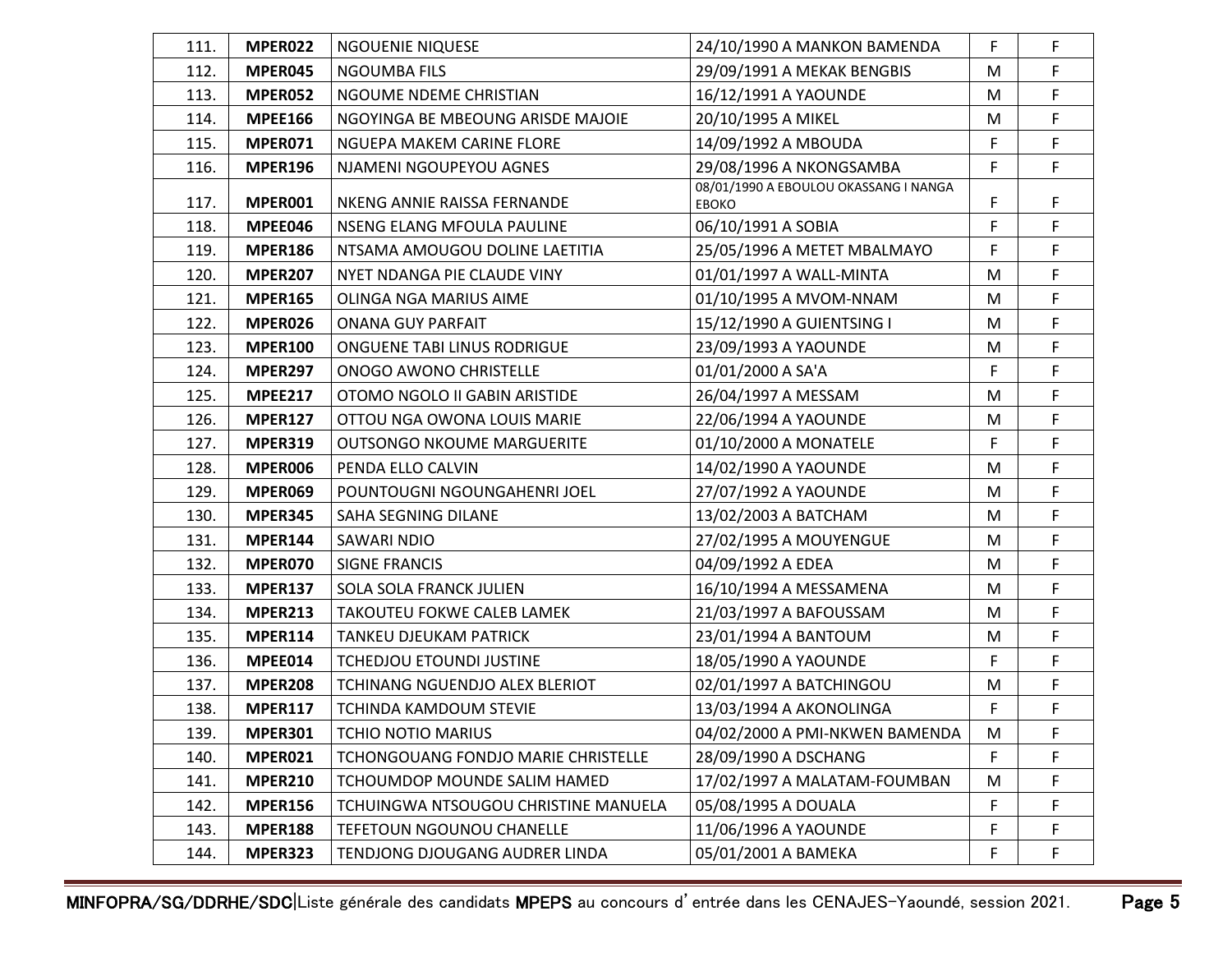| 145. | MPER318        | TENFANG NGAMIE ORESTE MOLIERE      | 25/09/2000 A YAOUNDE | M |  |
|------|----------------|------------------------------------|----------------------|---|--|
| 146. | <b>MPER203</b> | TOUMA TOUMA ALICE SANDRINE         | 03/12/1996 A OBALA   |   |  |
| 147. | <b>MPER135</b> | <b>TSOUNGUI ONANA IGNACE BRICE</b> | 04/10/1994 A MBANG   | M |  |
| 148. | MPER124        | YOMI TOBIT GILLES ULRICH           | 05/06/1994 A YAOUNDE | M |  |
| 149. | MPEL138        | <b>ZANG PULCHERIE NINOU</b>        | 07/12/1994 A NDEN    |   |  |
| 150. | MPER129        | l ZOA OMBALLA ANDRE GAEL           | 02/08/1994 A EFOK    | M |  |

#### • ANGLOPHONE CANDIDATES

| 151. | MPEE098        | AICHATOU KMAÏLA                     | 06/09/1993 A BERTOUA       | F  | Α |
|------|----------------|-------------------------------------|----------------------------|----|---|
| 152. | <b>MPER158</b> | AMBE MARTIN ARRAHTU                 | 31/08/1995 A BESSONGABANG  | M  | Α |
| 153. | <b>MPER182</b> | <b>BEBEY RENE NAHDI</b>             | 05/05/1996 A YAOUNDE       | M  | A |
| 154. | <b>MPER268</b> | BEEKE BIDIAS ANDRE WILLIAMS         | 15/10/1998 A TCHEKANE      | M  | A |
| 155. | MPEE034        | <b>BIWOLE SEGLANG MARIE ESTELLE</b> | 28/04/1991 A DIANG         | F  | Α |
| 156. | <b>MPER283</b> | <b>ESSAM MICHAEL LELE</b>           | 02/04/1999 A MBOEBO        | M  | A |
| 157. | MPER010        | <b>JATO LOUIS TONJI</b>             | 20/03/1990 A NKAMBE        | M  | Α |
| 158. | <b>MPEE306</b> | <b>KEPSIBE JEAN PAUL II</b>         | 11/05/2000 A PAYO-OULD     | M  | Α |
| 159. | <b>MPER133</b> | LUFUNG MODESTINE NGOBUI             | 10/09/1994 A BAMESSING     | F. | Α |
| 160. | <b>MPER183</b> | NDONGMOH DOCADWE                    | 12/05/1996 A NWANGONG      | F  | A |
| 161. | <b>MPER338</b> | NEBA SHULAMITTEWAMBO                | 17/01/2002 A MBATU-MEZAM   | F  | A |
| 162. | <b>MPER065</b> | NFON ACHILE ASONDANG                | 27/04/1992 A TOMBEL        | M  | Α |
| 163. | <b>MPER313</b> | NFORSANGWI PETRA KERNYUYWIE         | 23/08/2000 A JAKIRI        | F  | A |
| 164. | <b>MPER308</b> | NGONDJI MANGOU DIANA                | 24/07/2000 A YAOUNDE       | F. | A |
| 165. | <b>MPER136</b> | NGONG SYLVERIA GHAIFE               | 06/10/1994 A VEKOVI-JAKIRI | F. | Α |
| 166. | <b>MPER307</b> | NJINCHA ALBERT                      | 16/05/2000 A NWANGONG      | M  | A |
| 167. | <b>MPER123</b> | NKEU MENO BORIS ARTHUR              | 04/06/1994 A MBOUDA        | M  | A |
| 168. | MPER050        | NYAMBO PAMELA EYAH                  | 23/11/1991 A BATIBO        | F. | A |
| 169. | <b>MPER254</b> | TAH MINIVA NNAM                     | 27/04/1998 A WUM           | F  | Α |
| 170. | <b>MPER120</b> | WIRNKAR COLLINS DJOHIZEMO           | 01/05/1994 A JAKIRI        | M  | Α |

## - ÉLÈVE MPEPS-INTERNE/CIVIL

| $N^C$           | <b>\TRICULL</b><br>MA | I NOMS ET PRENOMS                                      | : NAISSANCE<br>LIEU DE                  | <b>SEXE</b> | <b>LANGUE</b> |
|-----------------|-----------------------|--------------------------------------------------------|-----------------------------------------|-------------|---------------|
| $-74$<br>± / ±. | <b>IMPER02</b>        | LMONDO<br>. JEAN-<br>-REL<br>JUMI BIBANG<br>N0<br>PAUI | -990<br>א∩/י−<br>. DOUALA<br>$\sqrt{ }$ | M           |               |

# - ÉLÈVES MPEPS-INTERNES/FAP

| $N^{\circ}$  | <b>MATRICULE</b> | I NOMS ET PRENOMS                             | DATE ET LIEU DE NAISSANCE | <b>SEXE</b> | <b>LANGUE</b> |
|--------------|------------------|-----------------------------------------------|---------------------------|-------------|---------------|
| $-1$<br>17Z. | <b>IMPEY07</b>   | U RODRIGUE STANISLAS<br><b>BANG NYABEUYEL</b> | l 09/03/1996 A DOUALA     | M           |               |